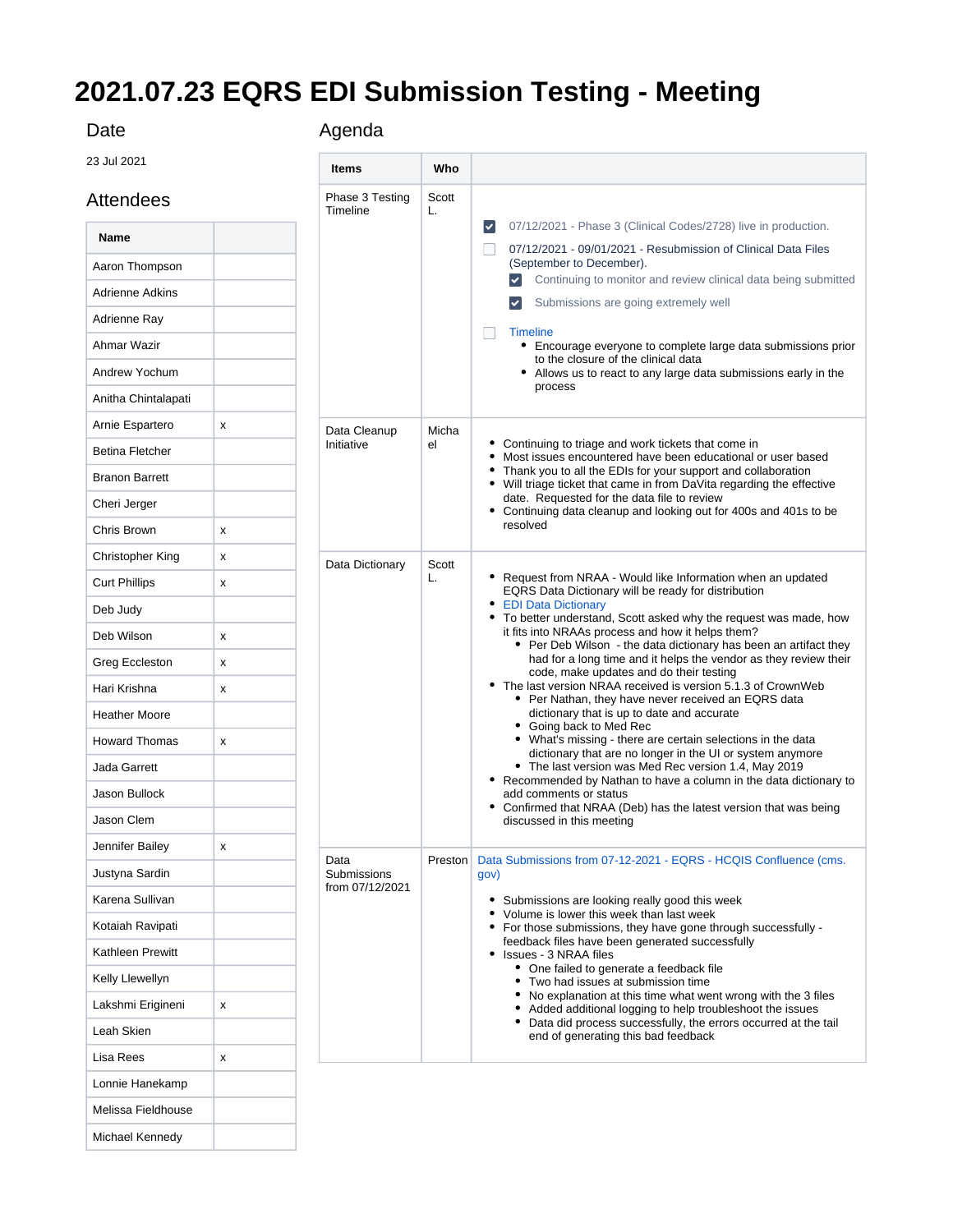| Nana Aidoo               | x | Round table                                     | Scott<br>L. | DaVita -                                                                                                                                                                                                                                                                                                                                                                                                                                                                                                                                                                                                                                      |  |  |  |  |
|--------------------------|---|-------------------------------------------------|-------------|-----------------------------------------------------------------------------------------------------------------------------------------------------------------------------------------------------------------------------------------------------------------------------------------------------------------------------------------------------------------------------------------------------------------------------------------------------------------------------------------------------------------------------------------------------------------------------------------------------------------------------------------------|--|--|--|--|
| Nathan Muzos             |   |                                                 |             | • Completed full batch submission of December this week and it took                                                                                                                                                                                                                                                                                                                                                                                                                                                                                                                                                                           |  |  |  |  |
| <b>Ozlem Tasel</b>       | x |                                                 |             | 7.5 -8 hours to process which is normal and their job never had to<br>be restarted<br>• Praise to everyone for their hard work                                                                                                                                                                                                                                                                                                                                                                                                                                                                                                                |  |  |  |  |
| Pandu Mudda              |   |                                                 |             | • Gained confidence in the system now the jobs can just run<br>successfully                                                                                                                                                                                                                                                                                                                                                                                                                                                                                                                                                                   |  |  |  |  |
| <b>Patrick McConnell</b> |   |                                                 |             |                                                                                                                                                                                                                                                                                                                                                                                                                                                                                                                                                                                                                                               |  |  |  |  |
| Preston Brown            | x |                                                 |             | FKC -                                                                                                                                                                                                                                                                                                                                                                                                                                                                                                                                                                                                                                         |  |  |  |  |
| Revathy<br>Ramakrishna   |   |                                                 |             | • Completed most of the batching done and didn't experience any<br>issues<br>• Great work all around and FKC had faith with the EQRS ADO team                                                                                                                                                                                                                                                                                                                                                                                                                                                                                                 |  |  |  |  |
| Scott Laughlin           | x |                                                 |             | that it would be a success<br>• They performed a test on attestations and it was successful as well                                                                                                                                                                                                                                                                                                                                                                                                                                                                                                                                           |  |  |  |  |
| Seema Sreenivas          |   |                                                 |             | as in Production<br>• They feel comfortable they are in a great spot and do what needs to                                                                                                                                                                                                                                                                                                                                                                                                                                                                                                                                                     |  |  |  |  |
| Sarah Filling            | x |                                                 |             | be done to reach the 9/1 deadline                                                                                                                                                                                                                                                                                                                                                                                                                                                                                                                                                                                                             |  |  |  |  |
| Shamim Almamun           | x |                                                 |             | DCI-                                                                                                                                                                                                                                                                                                                                                                                                                                                                                                                                                                                                                                          |  |  |  |  |
| Shalon Quinn             |   |                                                 |             | • Submitted depression screening data today - no issues encountered<br>• Noticed one new error, Error 212 - This facility is not eligible to                                                                                                                                                                                                                                                                                                                                                                                                                                                                                                  |  |  |  |  |
| Tim Jackson              |   |                                                 |             | submit screening reporting during this assessment period due to<br>lack of eligible patients                                                                                                                                                                                                                                                                                                                                                                                                                                                                                                                                                  |  |  |  |  |
| Tom Lantz                |   |                                                 |             | • It is two clinics, one clinic is opened in the middle of the year,<br>and didn't have enough patients                                                                                                                                                                                                                                                                                                                                                                                                                                                                                                                                       |  |  |  |  |
| Vladimir Ladik           | x |                                                 |             | • The other clinic is a larger clinic that was closed in the middle<br>of 2020                                                                                                                                                                                                                                                                                                                                                                                                                                                                                                                                                                |  |  |  |  |
| <b>Yvette Brown</b>      |   |                                                 |             | • No ticket has been entered at this time                                                                                                                                                                                                                                                                                                                                                                                                                                                                                                                                                                                                     |  |  |  |  |
|                          |   | New batching<br>error in<br>Demographic<br>Data | Micha<br>el | • They are making progress<br>• Numbers on the Clinical Compliance report are going down<br>• Monday, 7/26 - Deb will get Howard the percent complete for<br>December<br>• CS1363218 - DaVita<br>• Michael received the ticket and will begin triaging today<br>• Issue is related to the effective date and researching if impacted by<br>the time zone<br>• Error indicates it was submitted for a future date<br>• Michael will work with Nathan in getting the specific file name<br>Michael pointed out that Howard's (NRAA) numbers will look better<br>٠<br>next week. He has been working on resolving the NRAA tickets<br>with Kelly |  |  |  |  |
|                          |   | Miscellaneous                                   | Scott<br>L. | • REMINDER: if need to email the help desk, using the following<br>email address:<br>gnetsupport-esrd@hcqis.org with URGENT in front of subject line<br>• This will get to the appropriate ESRD agents to triage and<br>assign to the correct team/resource<br>• Question: Any guidance on the submissions of the 2021 data?<br>• At this time there is no guidance from the program<br>• Nathan suggest when they do the conversations about it, that<br>the other meetings (ie. Program Working Group meeting) be<br>used to discuss with the group (EDIs)                                                                                  |  |  |  |  |
|                          |   | Next meeting<br>scheduled for<br>30 Jul 2021    |             | • Next EDI Submission Testing Meeting                                                                                                                                                                                                                                                                                                                                                                                                                                                                                                                                                                                                         |  |  |  |  |

## Action Items:



ICH CAHPS attestations and Clinical Depression can be tested in Prod Preview, but not considered in decision-making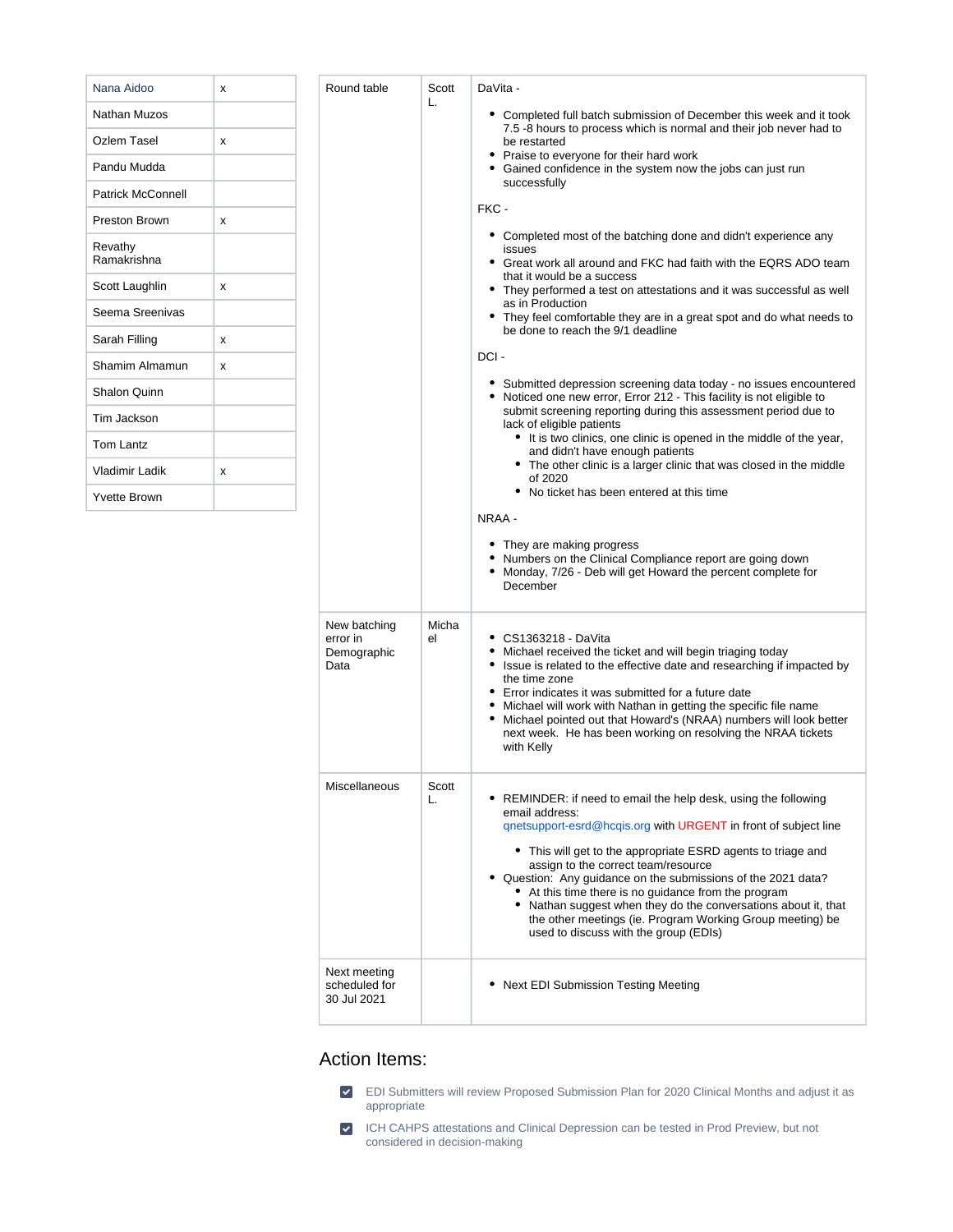| Date                              | <b>Milestone</b><br>$(M)$ /<br>Task (T) | <b>Description</b>                                                                                                                                                                                                                                                  |                | <b>Status</b> |
|-----------------------------------|-----------------------------------------|---------------------------------------------------------------------------------------------------------------------------------------------------------------------------------------------------------------------------------------------------------------------|----------------|---------------|
| 2/28<br>/2021                     | М                                       | Code deployed to pre-prod for testing.                                                                                                                                                                                                                              | $\mathbf{1}$   | Complete      |
| 3/15<br>/2021 -<br>3/24<br>/2021  | т                                       | EDIs perform integration testing.                                                                                                                                                                                                                                   |                | Complete      |
| 3/24<br>/2021                     | М                                       | EDIs sign-off on integration testing.                                                                                                                                                                                                                               | $\mathbf{1}$   | Complete      |
| 3/24<br>/2021 -<br>3/25<br>/2021  | т                                       | ADO prepares for coding deployment.                                                                                                                                                                                                                                 | $\mathbf{1}$   | Complete      |
| 3/25<br>/2021                     | М                                       | Production deployment.                                                                                                                                                                                                                                              | 1              | Complete      |
| 3/31<br>/2021                     | М                                       | Prod-Preview environment contains refreshed prod data                                                                                                                                                                                                               | $\overline{2}$ | Complete      |
| 2/24<br>/2021 -<br>3/10<br>/2021  | т                                       | Review of phase 2 codes and finalize list of codes.                                                                                                                                                                                                                 | $\overline{2}$ | Complete      |
| 3/11<br>/2021 -<br>4/30<br>/2021  | т                                       | ADO perform coding updates and regression testing - Phase 2<br>(Patient Codes)                                                                                                                                                                                      | 2              | Complete      |
| 4/30<br>/2021                     | М                                       | Prod-Preview environment data refresh.                                                                                                                                                                                                                              | $\overline{2}$ | Complete      |
| 5/3<br>/2021                      | М                                       | Remaining Phase 2 (Patient Codes) deployed to pre-prod for<br>testing.                                                                                                                                                                                              | $\overline{2}$ | Complete      |
| 5/4<br>/2021 -<br>6/1<br>/2021    | т                                       | EDIs performs integration testing - Phase 2 (Patient Codes)<br>Starting 5/4 - EDIs submit prod file in prod environment and<br>PP2-3. This should be the SAME file for both<br>environments. Review discrepancies between the feedback<br>files and validate codes. | $\overline{2}$ | Complete      |
| 6/2<br>/2021                      | М                                       | EDIs sign off-on integration testing - Phase 2 (Patient Codes)                                                                                                                                                                                                      |                | Complete      |
| 6/2<br>/2021 -<br>6/4<br>/2021    | т                                       | ADO prepares for coding deployment - Phase 2 (Patient Codes)                                                                                                                                                                                                        |                | Complete      |
| 6/3<br>/2021                      | М                                       | Production deployment - Phase 2 (Patient Codes)                                                                                                                                                                                                                     |                | Complete      |
| 6/4<br>/2021                      | м                                       | Phase 2 (Patient Codes) live in production.                                                                                                                                                                                                                         | 2              | Complete      |
| 3/10<br>/2021 -<br>3/17<br>/2021  | т                                       | Review of phase 3 codes and finalize list of codes.                                                                                                                                                                                                                 |                | Complete      |
| 5/12<br>/2021 -<br>06/08<br>/2021 | т                                       | ADO perform coding updates and regression testing - Phase 3<br>Clinical Codes/2728                                                                                                                                                                                  |                | Complete      |
| 6/4<br>/2021                      | М                                       | Prod-Preview environment data refresh.                                                                                                                                                                                                                              |                | Complete      |
| 6/4<br>/2021 -<br>6/6<br>/2021    | т                                       | EDIs SHOULD NOT submit any PATIENT files during this<br>time period in production (to ensure same patients are in<br>PP2-3).                                                                                                                                        |                | Complete      |
| 6/7<br>/2021                      | т                                       | EDIs to drop file into PP2-3 to establish a baseline.                                                                                                                                                                                                               | 3              | Complete      |